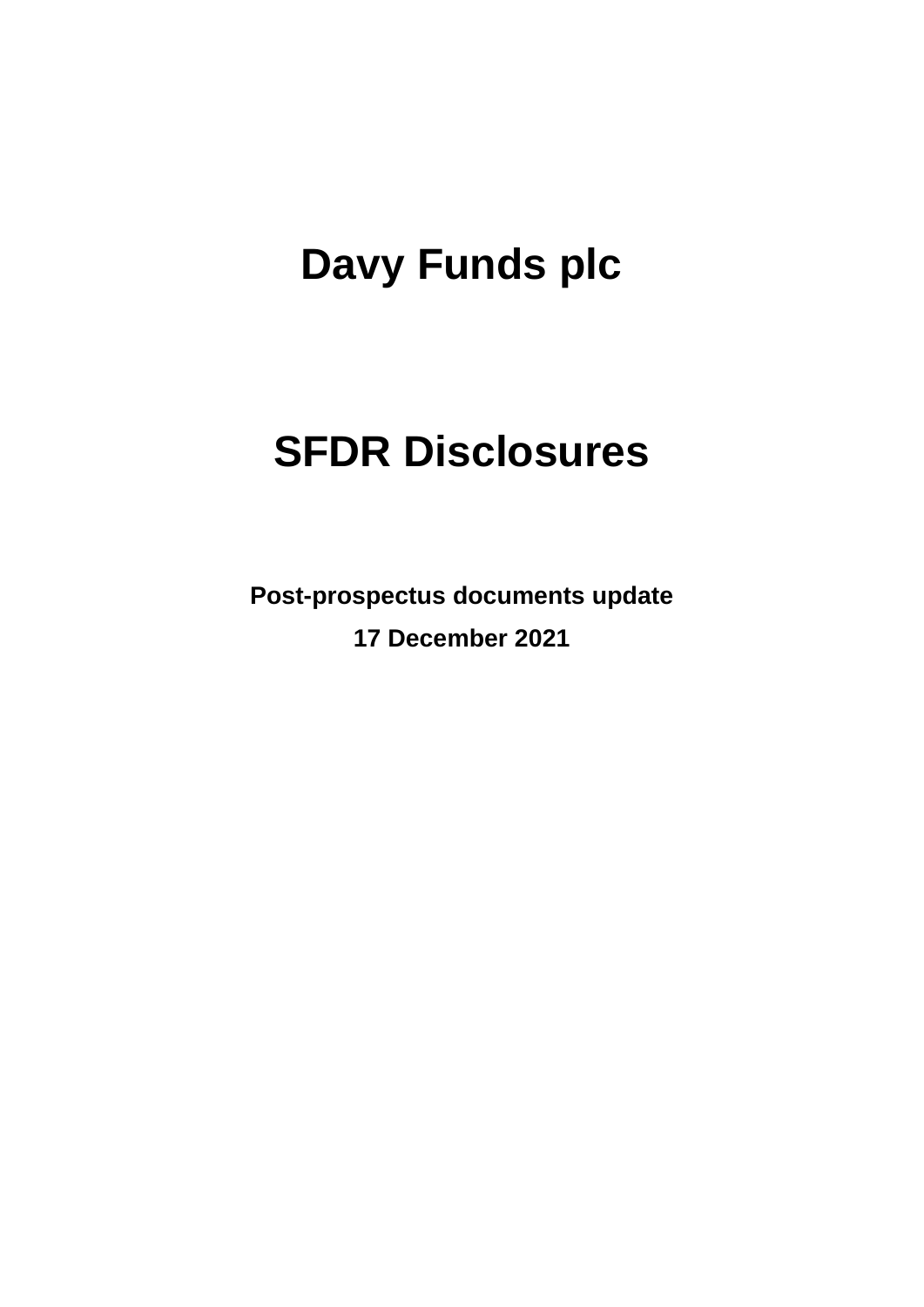# **Draft Article 10 SFDR Website Disclosures for:**

• Davy ESG Equity Fund

# *(a) A description of the environmental or social characteristics of the Fund:*

The Fund seeks to promote environmental and social responsibility in the companies in which it invests by committing to invest primarily in equities of companies whose environmental, social and governance ("**ESG**") profiles rank at the higher end of a scale provided by an external third-party data provider. These ratings are used to indicate the ESG performance of companies in the Fund's investment universe. The Fund will invest at least 65% of its equity holdings in equities of companies which score in the top three gradings of a seven-point rating system (AAA, AA and A). The Fund will not invest in any asset eligible for such a rating which scores in the bottom grading (CCC) and will dispose of any investment it may hold that is downgraded to this level within a time period which ensures that such disposal occurs in the best interests of the Fund.

The Fund also seeks to promote environmental, social and ethical corporate responsibility in the companies in which it invests by operating a portfolio exclusion in respect of companies that:

- are primarily involved in the following activities: armaments, alcohol, gambling, tobacco, the manufacturing of abortifacients and pornography;
- contribute to unethical acts or omissions, such as companies that violate fundamental humanitarian principles or violate human rights;
- conduct or commission animal testing for cosmetic or toiletry purposes or make use of child labour; and/or
- derive more than 10% of their revenue from the production of thermal coal;

# (the "**Exclusionary Screen**").

- *(b) Information on the methodologies used to assess, measure and monitor these environmental or social characteristics:*
	- *a. Data sources*

In order to ensure that the Fund invests at least 65% of its Net Asset Value in equities of companies which score in the top three gradings of the seven-point ESG profile rating system of an external third-party data provider (i.e. AAA, AA and A) and does not invest in any asset eligible for such a rating which scores in the bottom grading (CCC), the Investment Manager assesses the ESG profile rating assigned to the relevant issuer by that external third-party data provider.

In order to implement the Exclusionary Screen, the Investment Manager will use MSCI ESG Research.

#### *b. Screening criteria for the underlying assets*

The Fund analyses the ESG profile rating assigned to any asset eligible for such a rating by an external third-party data provider which uses a seven-point rating system for this purpose. In line with the Fund's commitment to environmental and social corporate responsibility, the Fund will not invest in such asset which scores in the bottom grading (CCC).

The investment screening undertaken by the Fund also involves analysing relevant issuers, using data from the above-mentioned sources, to identify companies that:

- are primarily involved in the following activities: armaments, alcohol, gambling, tobacco, the manufacturing of abortifacients and pornography;
- contribute to unethical acts or omissions, such as companies that violate fundamental humanitarian principles or violate human rights;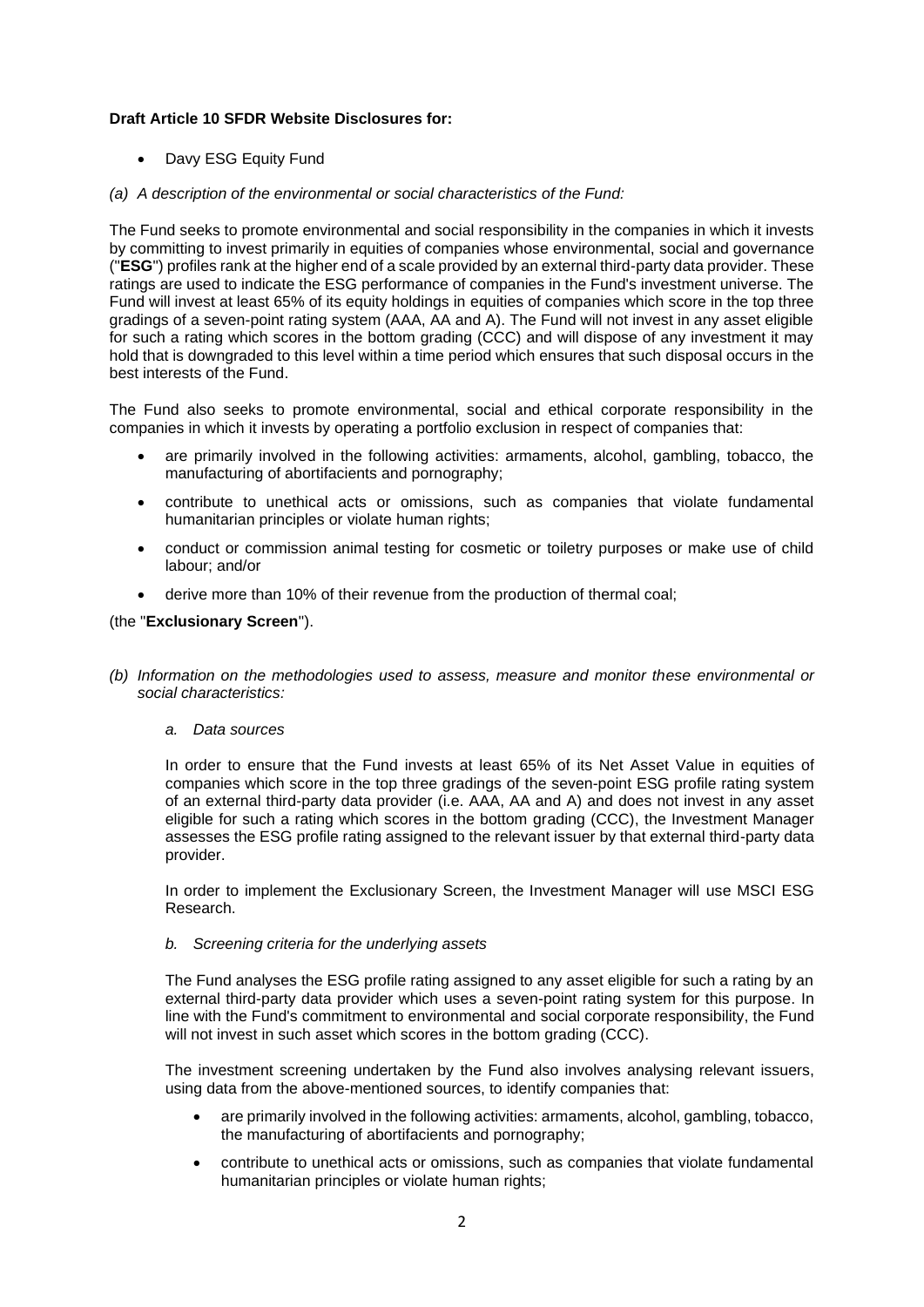- conduct or commission animal testing for cosmetic or toiletry purposes or make use of child labour; and/or
- derive more than 10% of their revenue from the production of thermal coal.

In line with the Fund's commitment to environmental, social and ethical corporate responsibility, companies falling into any of these categories are excluded from the portfolio of the Fund.

c. *The relevant sustainability indicators used to measure the environmental or social characteristics* 

The Fund refers to the ESG profile rating assigned to relevant issuers by an external third-party data provider to identify the rating achieved by the equities in which it intends to invest. The Fund commits to invest at least 65% of its equity holdings in equities of companies which score in the top three gradings of the seven-point ESG profile rating system (AAA, AA and A) of that third-party data provider. Additionally, for any asset eligible for such a rating in which the Fund is considering investment, the Fund checks the rating and excludes any such asset which scores in the bottom grading (CCC) from its portfolio.

Additionally, as part of its ongoing investment due diligence, the Fund monitors the abovementioned data sources for indications of companies that:

- are primarily involved in the following activities: armaments, alcohol, gambling, tobacco, the manufacturing of abortifacients and pornography;
- contribute to unethical acts or omissions, such as companies that violate fundamental humanitarian principles or violate human rights;
- conduct or commission animal testing for cosmetic or toiletry purposes or make use of child labour; and/or
- derive more than 10% of their revenue from the production of thermal coal.

Companies which are highlighted as having breached these exclusionary criteria, which are based on revenue contribution as determined by MSCI ESG Research, are precluded from the investment universe.

#### (c) *Information referred to in Article 8 SFDR*

The Fund intends to invest primarily in equities of high-quality companies whose ESG profiles rank at the higher end of a scale provided by an external third-party data provider. These ratings are used to indicate the ESG performance of companies in the Fund's investment universe. The Fund will invest at least 65% of its equity holdings in equities of companies which score in the top three gradings of a seven-point rating system (AAA, AA and A). The Fund will not invest in any asset eligible for such a rating which scores in the bottom grading (CCC) and will dispose of any investment it may hold that is downgraded to this level within a time period which ensures that such disposal occurs in the best interests of the Fund.

In selecting companies for investment by the Fund, the Investment Manager will also apply an exclusionary screen (based on ethical criteria set by the Investment Manager in consultation with the Ethical Advisory Committee described below) in order to avoid investing in any companies that:

- are primarily involved in the following activities: armaments, alcohol, gambling, tobacco, the manufacturing of abortifacients and pornography;
- contribute to unethical acts or omissions, such as companies that violate fundamental humanitarian principles or violate human rights;
- conduct or commission animal testing for cosmetic or toiletry purposes or make use of child labour; and/or
- derive more than 10% of their revenue from the production of thermal coal;

# (the "**Exclusionary Screen**").

Where any equity investment held by the Fund, which at the time of acquisition is consistent with the ethical criteria underpinning the Exclusionary Screen, subsequently, in the Investment Manager's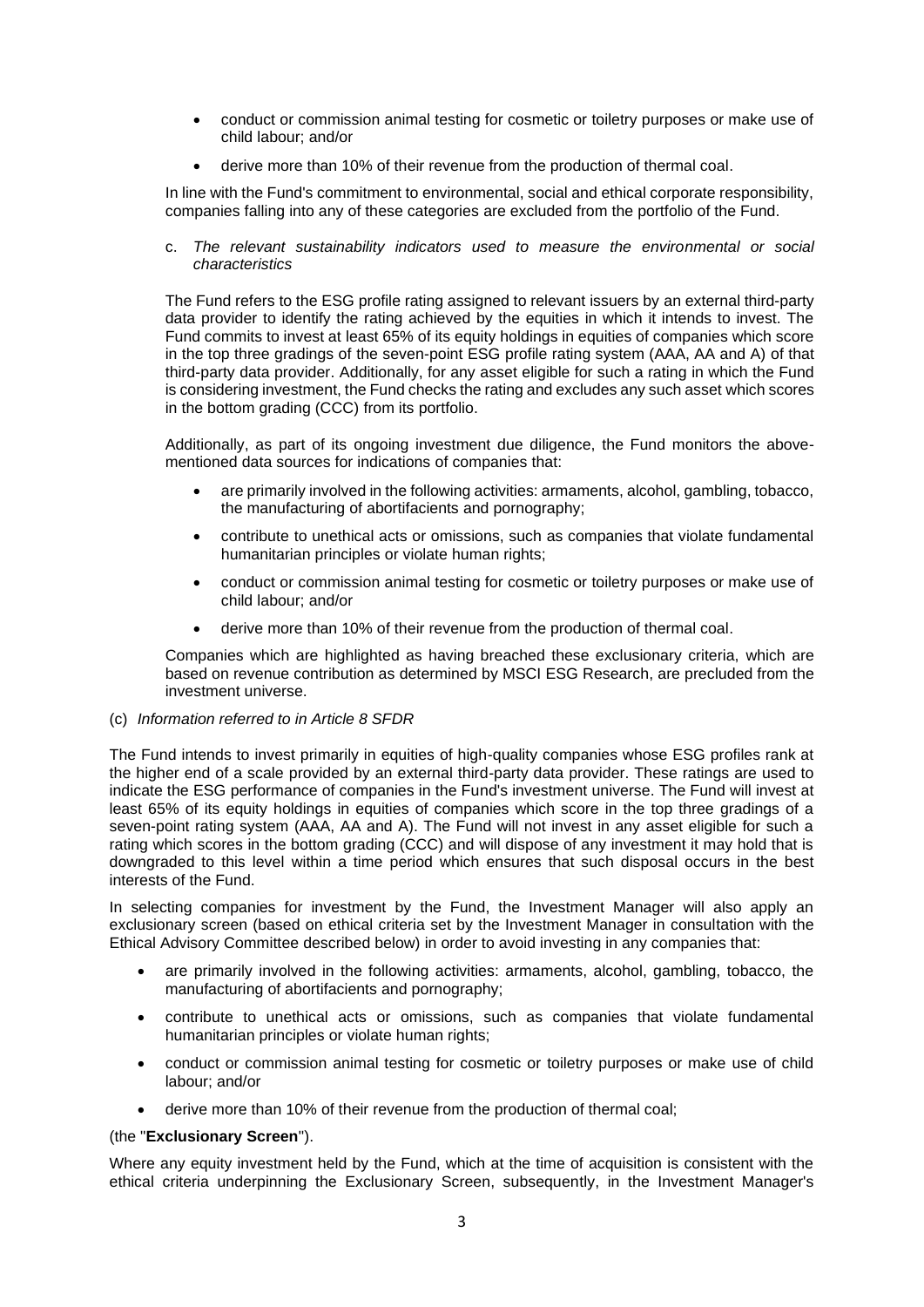opinion, is not consistent with these ethical criteria, the Investment Manager will dispose of such investment within a time period which ensures that such disposal occurs in the best interests of the Fund.

The Investment Manager meets with an ethical advisory committee which consists of externally appointed and appropriately qualified personnel (the "**Ethical Advisory Committee**") on a semi-annual basis to discuss whether updates are required to the ethical criteria underpinning the Exclusionary Screen in order to take account of evolving ESG and ethical issues.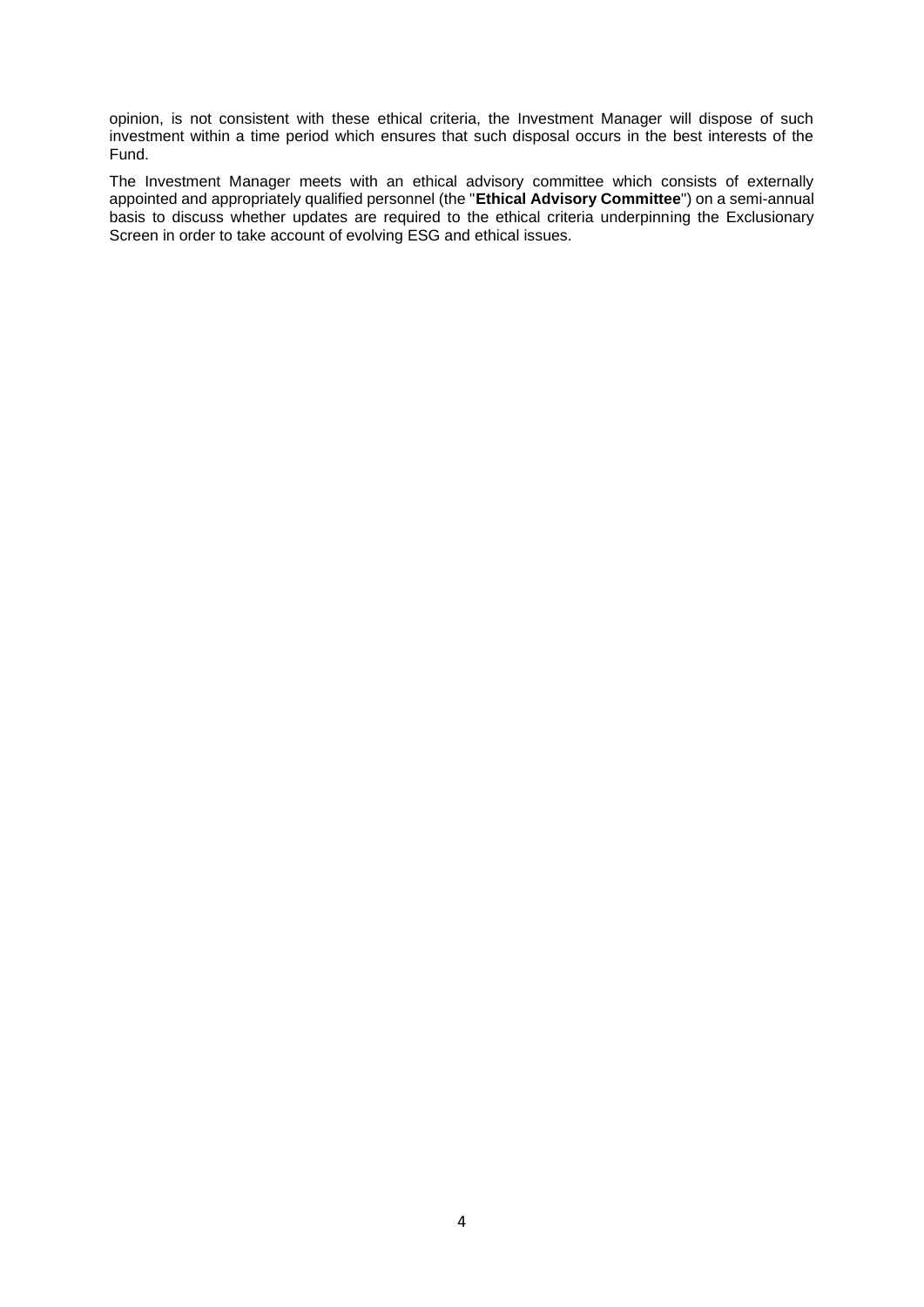## **Draft Article 10 SFDR Website Disclosures for:**

- Davy Low Carbon Equity Fund
- *(a) A description of the environmental or social characteristics of the Fund:*
- 1. The Fund intends to achieve its investment objective by investing primarily in the Equity and/or Equity Related Securities (as those terms are defined in the Fund's supplement) of companies that have a sufficient exposure to technologies and businesses which stand to benefit from climate change mitigation and/or adaptation. The Fund aims to invest in companies that reflect major transformative themes such as low carbon leadership, clean technology, renewable energy and energy efficiency.
- 2. The Fund also seeks to promote environmental, social and ethical corporate responsibility in the companies in which it invests by operating a portfolio exclusion in respect of companies that:
	- are primarily involved in the following activities: fossil fuels, armaments, alcohol, gambling, tobacco, pornography; and/or
	- contribute to unethical acts or omissions, such as companies that violate fundamental humanitarian principles, violate human rights, or make use of child labour.
- *(b) Information on the methodologies used to assess, measure and monitor these environmental or social characteristics:*
	- *a. Data sources*

The Investment Manager will use MSCI ESG Research to measure these characteristics.

*b. Screening criteria for the underlying assets* 

The investment screening undertaken by the Fund involves analysing companies, using data from the above-mentioned sources, to identify contributions to unethical acts or omissions, such as violations of fundamental humanitarian principles or violations of human rights or engagement in activities related to fossil fuels, armaments, alcohol, gambling, tobacco and pornography. In line with the Fund's commitment to environmental, social and ethical corporate responsibility, companies guilty of such violations or which engage in such activities are excluded from the portfolio of the Fund.

c. *The relevant sustainability indicators used to measure the environmental or social characteristics* 

The Investment Manager will use MSCI ESG Research's Business Involvement Screening Research metrics.

As part of its ongoing investment due diligence, the Fund monitors the above-mentioned data sources for indications of portfolio companies': engagement in activities related to fossil fuels, armaments, alcohol, gambling, tobacco and pornography; and violation of fundamental humanitarian principles or violation of human rights. Companies which are highlighted as having breached these exclusionary criteria, which are based on revenue contribution as determined by MSCI ESG Research, are precluded from the investment universe.

(c) *Information referred to in Article 8 SFDR*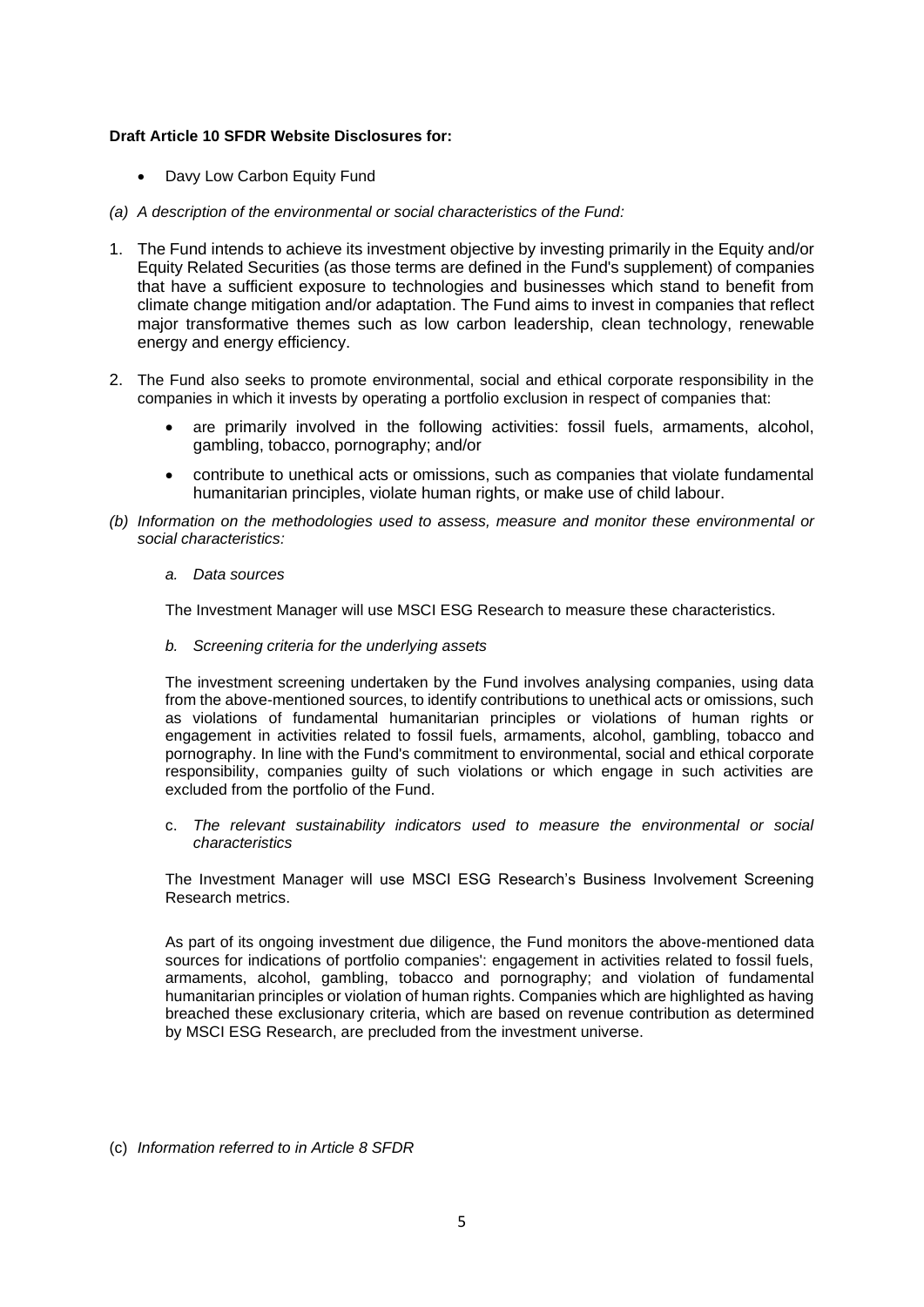The Fund intends to achieve its investment objective by investing primarily in the Equity and/or Equity Related Securities of companies that meet the climate change-related criteria described below.

In determining the Fund's asset allocation, the Investment Manager takes an investment approach which utilises a combination of both quantitative and fundamental analysis. The initial stage of the investment process involves identifying companies that have a sufficient exposure to technologies and businesses which stand to benefit from climate change mitigation and/or adaptation. The Fund aims to invest in companies that reflect major transformative themes such as low carbon leadership, clean technology, renewable energy and energy efficiency.

Additionally, in selecting equities for investment by the Fund, the Investment Manager will also apply an exclusionary screen in order to avoid investing in any companies that:

- are primarily involved in the following activities: fossil fuels, armaments, alcohol, gambling, tobacco, pornography; and/or
- contribute to unethical acts or omissions, such as companies that violate fundamental humanitarian principles, violate human rights, or make use of child labour.

Where any investment by the Fund, which at the time of acquisition is consistent with the foregoing criteria, subsequently, in the Investment Manager's opinion, is not consistent with the foregoing criteria, the Investment Manager will dispose of such investment within a time period which ensures that such disposal occurs in the best interests of the Fund.

**Draft Article 10 SFDR Website Disclosures for:**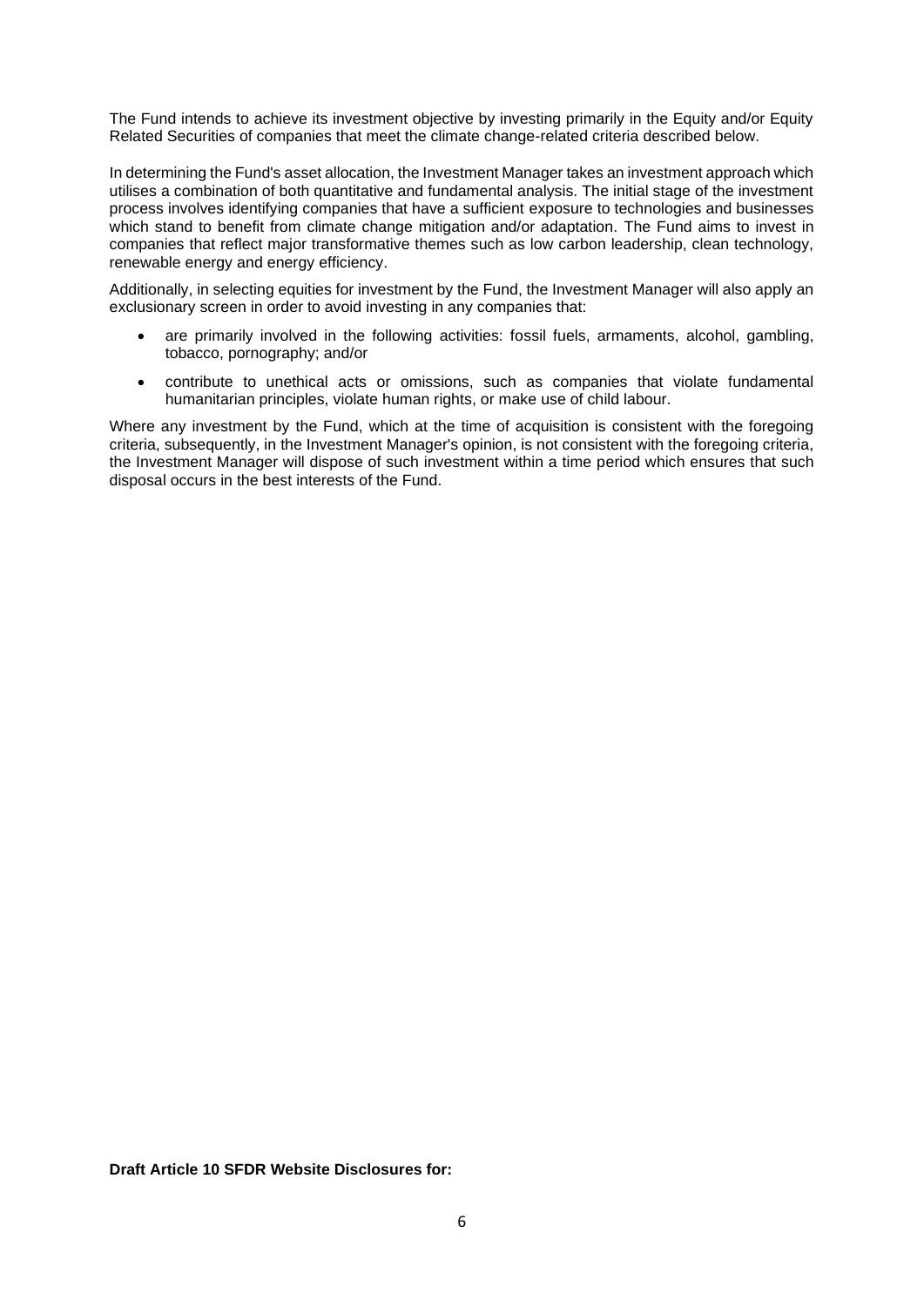- Davy ESG Multi Asset Fund
- *(a) A description of the environmental or social characteristics of the Fund:*

The Fund seeks to promote environmental and social responsibility in the issuers in which it invests by committing to invest primarily in equities and fixed income securities issued by companies whose environmental, social and governance ("**ESG**") profiles rank in the higher end of a scale provided by an external third-party data provider. These ratings are used to indicate the ESG performance of companies in the Fund's investment universe. The Fund will invest at least 65% of the combined weighting of its investments in equities and corporate bonds in securities which score in the top three gradings of a seven-point rating system (AAA, AA and A). The Fund will not invest in any asset eligible for such a rating which scores in the bottom grading (CCC) and will dispose of any investment it may hold that is downgraded to this level within a time period which ensures that such disposal occurs in the best interests of the Fund.

The Fund also seeks to promote environmental, social and ethical corporate responsibility in the issuers in which it invests by operating a portfolio exclusion in respect of equities and corporate bonds issued by companies that:

- are primarily involved in the following activities: armaments, alcohol, gambling, tobacco, the manufacturing of abortifacients and pornography;
- are considered by a third-party data provider to be violating fundamental humanitarian principles or violating human rights (and where the third-party data provider's assessment does not cover a particular issuer, the Investment Manager will establish on a best-efforts basis whether the issuer is in violation of these principles);
- conduct or commission animal testing for cosmetic or toiletry purposes or make use of child labour; and/or
- derive more than 10% of their revenue from the production of thermal coal;

# (the "**Exclusionary Screen**").

- *(b) Information on the methodologies used to assess, measure and monitor these environmental or social characteristics:*
	- *a. Data sources*

In order to ensure that the Fund invests at least 65% of the combined weighting of its investments in equities and corporate bonds in securities which score in the top three gradings of the seven-point ESG profile rating system of an external third-party data provider (i.e. AAA, AA and A) and does not invest in any asset eligible for such a rating which scores in the bottom grading (CCC), the Investment Manager assesses the ESG profile rating assigned to the relevant issuer by that external third-party data provider.

In order to implement the Exclusionary Screen, the Investment Manager will use MSCI ESG Research..

*b. Screening criteria for the underlying assets* 

The Fund analyses the ESG profile rating assigned to any asset eligible for such a rating by an external third-party data provider which uses a seven-point rating system for this purpose. In line with the Fund's commitment to environmental and social corporate responsibility, the Fund will not invest in such asset which scores in the bottom grading (CCC).

The investment screening undertaken by the Fund also involves analysing relevant issuers, using data from the above-mentioned sources, to identify companies that:

• are primarily involved in the following activities: armaments, alcohol, gambling, tobacco, the manufacturing of abortifacients and pornography;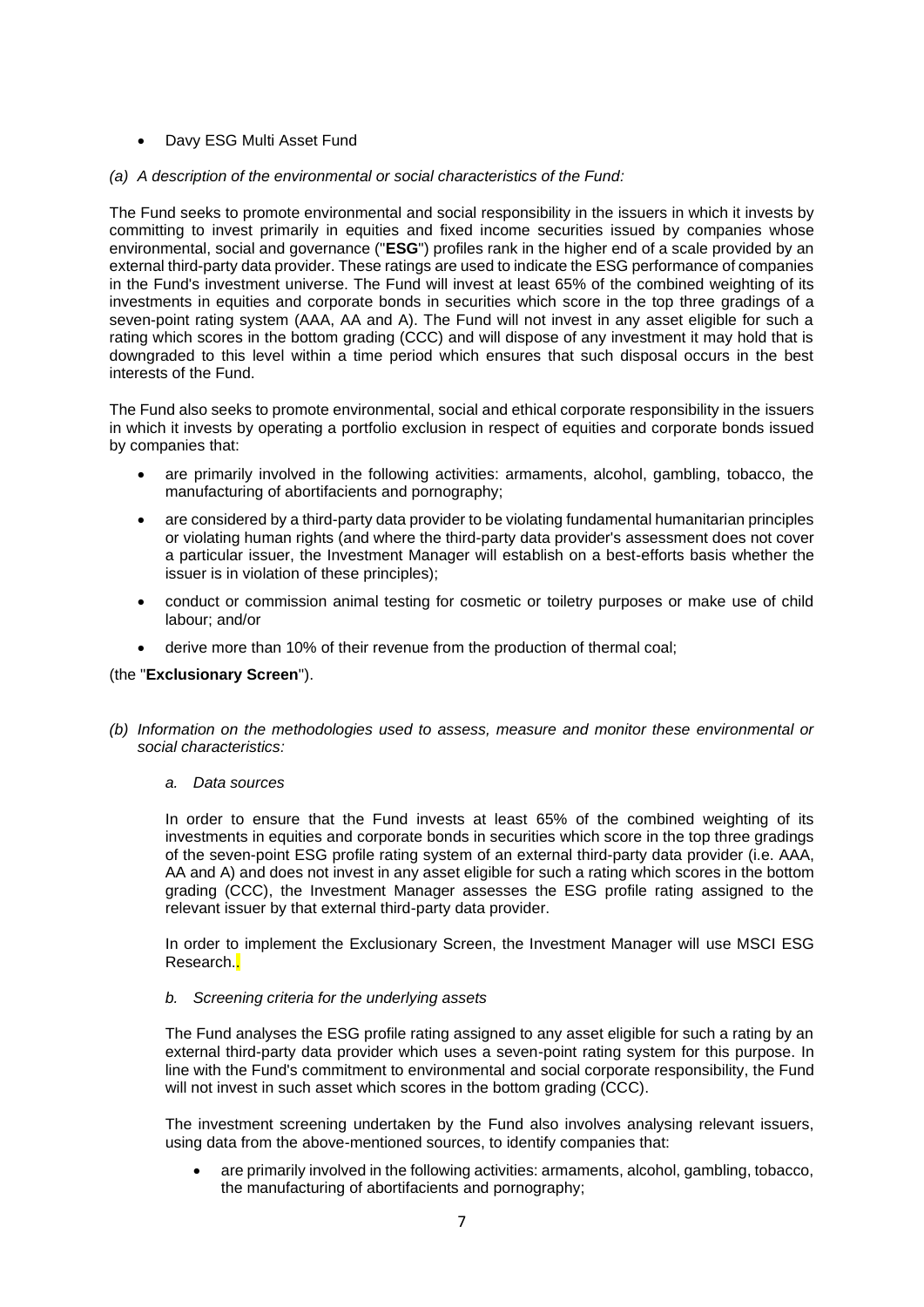- are considered by a third-party data provider to be violating fundamental humanitarian principles or violating human rights (and where the third-party data provider's assessment does not cover a particular issuer, the Investment Manager will establish on a best-efforts basis whether the issuer is in violation of these principles);
- conduct or commission animal testing for cosmetic or toiletry purposes or make use of child labour; and/or
- derive more than 10% of their revenue from the production of thermal coal.

In line with the Fund's commitment to environmental, social and ethical corporate responsibility, companies falling into any of these categories are excluded from the portfolio of the Fund.

c. *The relevant sustainability indicators used to measure the environmental or social characteristics* 

The Fund refers to the ESG profile rating assigned to relevant issuers by an external third-party data provider to identify the rating achieved by the equities in which it intends to invest. The Fund commits to invest at least 65% of the combined weighting of its investments in equities and corporate bonds in securities which which score in the top three gradings of the seven-point ESG profile rating system (AAA, AA and A) of that third-party data provider. Additionally, for any asset eligible for such a rating in which the Fund is considering investment, the Fund checks the rating and excludes any such asset which scores in the bottom grading (CCC) from its portfolio.

Additionally, as part of its ongoing investment due diligence, the Fund monitors the abovementioned data sources for indications of companies that:

- are primarily involved in the following activities: armaments, alcohol, gambling, tobacco, the manufacturing of abortifacients and pornography;
- are considered by a third-party data provider to be violating fundamental humanitarian principles or violating human rights (and where the third-party data provider's assessment does not cover a particular issuer, the Investment Manager will establish on a best-efforts basis whether the issuer is in violation of these principles);
- conduct or commission animal testing for cosmetic or toiletry purposes or make use of child labour; and/or
- derive more than 10% of their revenue from the production of thermal coal.

Companies which are highlighted as having breached these exclusionary criteria, which are based on revenue contribution as determined by MSCI ESG Research, are precluded from the investment universe.

(c) *Information referred to in Article 8 SFDR*

The Fund intends to achieve its investment objective by investing in fixed income securities (i.e. bonds) and securities (i.e. shares) issued by high quality companies whose ESG profiles rank in the higher end of a scale provided by an external third party data provider. These ratings are used to indicate the ESG performance of companies in the Fund's investment universe. The Fund will invest at least 65% of the combined weighting of its investments in equities and corporate bonds in securities which score in the top three gradings of a seven-point rating system (AAA, AA, A). The Fund will not invest in any asset eligible for such a rating which scores in the bottom grading (CCC) and will dispose of any investment it may hold that is downgraded to this level within a time period which ensures that such disposal occurs in the best interests of the Fund.

In selecting equities and corporate bonds for investment by the Fund, the Investment Manager will also apply an exclusionary screen in order to avoid investing in any companies that:

- are primarily involved in the following activities: armaments, alcohol, gambling, tobacco, the manufacturing of abortifacients and pornography;
- are considered by a third-party data provider to be violating fundamental humanitarian principles or violating human rights (and where the third-party data provider's assessment does not cover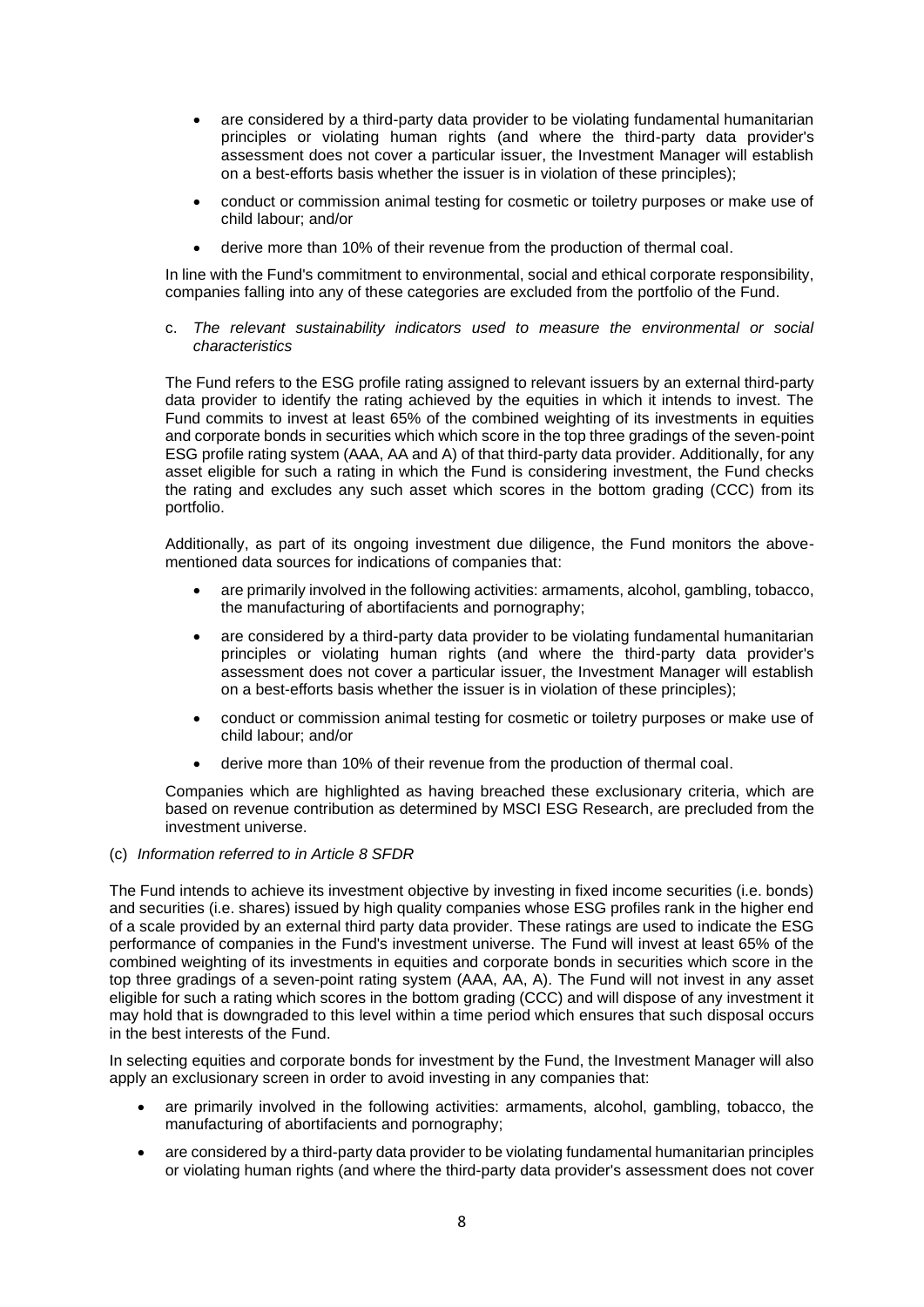a particular issuer, the Investment Manager will establish on a best-efforts basis whether the issuer is in violation of these principles);

- conduct or commission animal testing for cosmetic or toiletry purposes or make use of child labour; and/or
- derive more than 10% of their revenue from the production of thermal coal;

### (the "**Exclusionary Screen**").

Where any equity or corporate bond invested in by the Fund, which at the time of acquisition is consistent with the ethical criteria underpinning the Exclusionary Screen, subsequently, in the Investment Manager's opinion, is not consistent with this ethical criteria, the Investment Manager will dispose of such investment within a time period which ensures that such disposal occurs in the best interests of the Fund.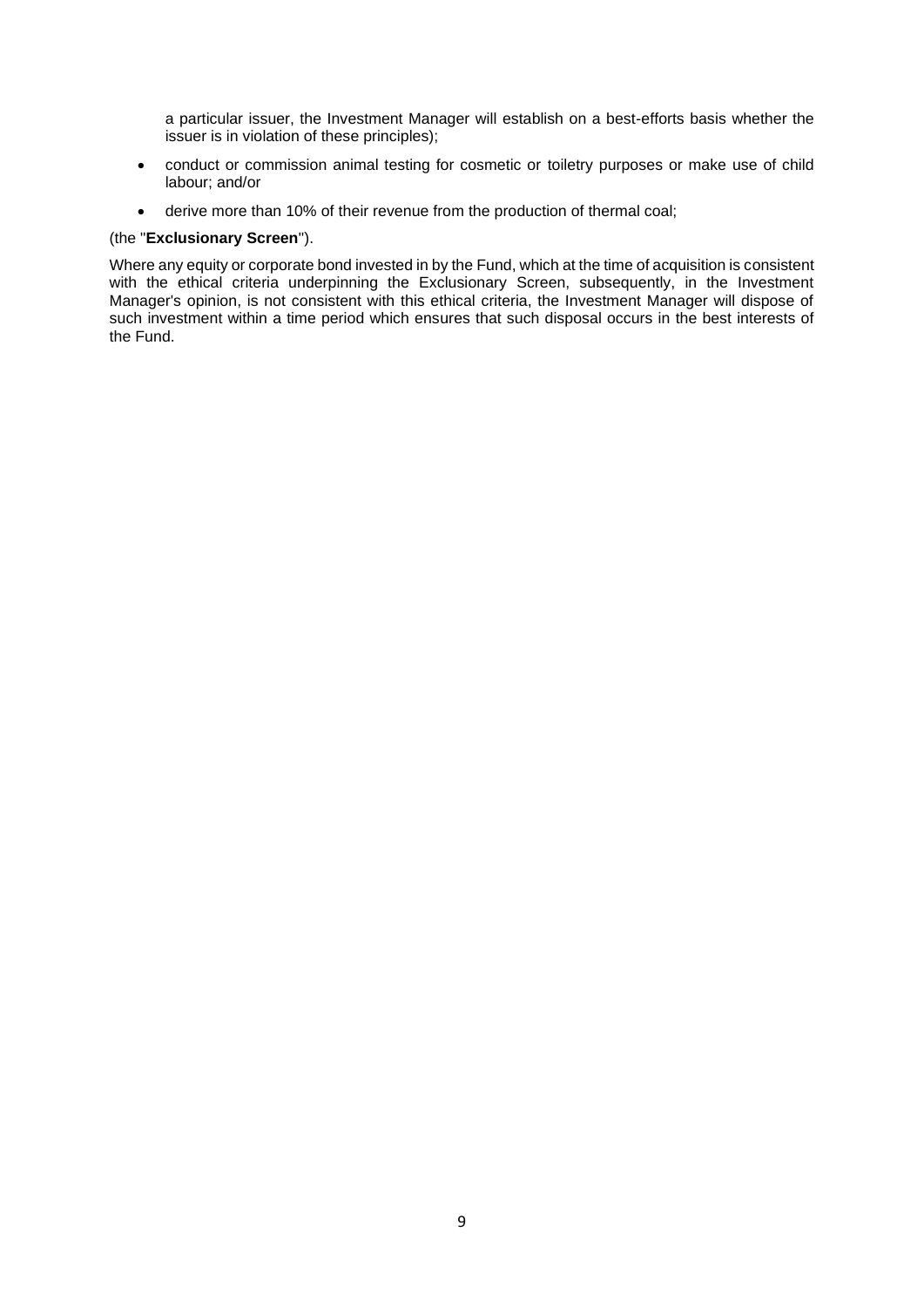### **Article 10 SFDR Website Disclosures for:**

- Davy Strategic: Global Quality Equity Fund
- Davy Discovery Equity Fund
- Davy Defensive Equity Income Fund
- Global Equity Income Fund
- Davy Global Focus Fund
- Davy Global Bond Fund

#### *(a) A description of the environmental or social characteristics of the Fund:*

The Fund seeks to promote environmental, social and ethical corporate responsibility in the issuers in which it invests by operating a portfolio exclusion in respect of issuers which are considered by a third-party data provider to be violating fundamental humanitarian principles or violating human rights (and where the third-party data provider's assessment does not cover a particular issuer, the Investment Manager will establish on a best-efforts basis whether the issuer is in violation of these principles). Additionally, the Fund will seek to avoid investment in securities of issuers that manufacture cluster munitions or landmines or issuers that derive more than 10% of their revenue from the production of thermal coal.

*(b) Information on the methodologies used to assess, measure and monitor these environmental or social characteristics:*

#### *a. Data sources*

In order to implement the exclusionary screen described above, the Fund relies on information provided by MSCI ESG Research to identify violations of fundamental humanitarian principles or human rights. Where MSCI ESG Research's assessment does not cover a particular issuer, the Investment Manager will use alternative data sources to establish on a best-efforts basis whether the issuer is in violation of these principles.

Additionally, the Investment Manager will use MSCI ESG Research. in order to identify issuers that manufacture cluster munitions or landmines or issuers that derive more than 10% of their revenue from the production of thermal coal.

*b. Screening criteria for the underlying assets* 

The investment screening undertaken by the Fund involves analysing issuers, using data from the above-mentioned sources, to identify issuers which violate fundamental humanitarian principles or human rights, issuers which are involved in the manufacturing of cluster munitions or landmines or issuers that derive more than 10% of their revenue from the production of thermal coal. In line with the Fund's commitment to environmental, social and ethical corporate responsibility, companies guilty of such violations or which engage in such activities are excluded from the portfolio of the Fund.

#### c. *The relevant sustainability indicators used to measure the environmental or social characteristics*

As part of its ongoing investment due diligence, the Fund monitors the above-mentioned data sources for indications of portfolio issuers' violation of fundamental humanitarian principles or violation of human rights or their engagement in cluster munition or land mine production or (to the extent that it gives rise to 10% of their revenue or more) thermal coal production. Issuers which are highlighted as having breached these exclusionary criteria, which are based on revenue contribution as determined by MSCI ESG, are precluded from the investment universe.

#### (c) *Information referred to in Article 8 SFDR*

The Fund will seek to avoid investment in securities of issuers which are considered by a third-party data provider to be violating fundamental humanitarian principles or violating human rights (and where the third-party data provider's assessment does not cover a particular issuer, the Investment